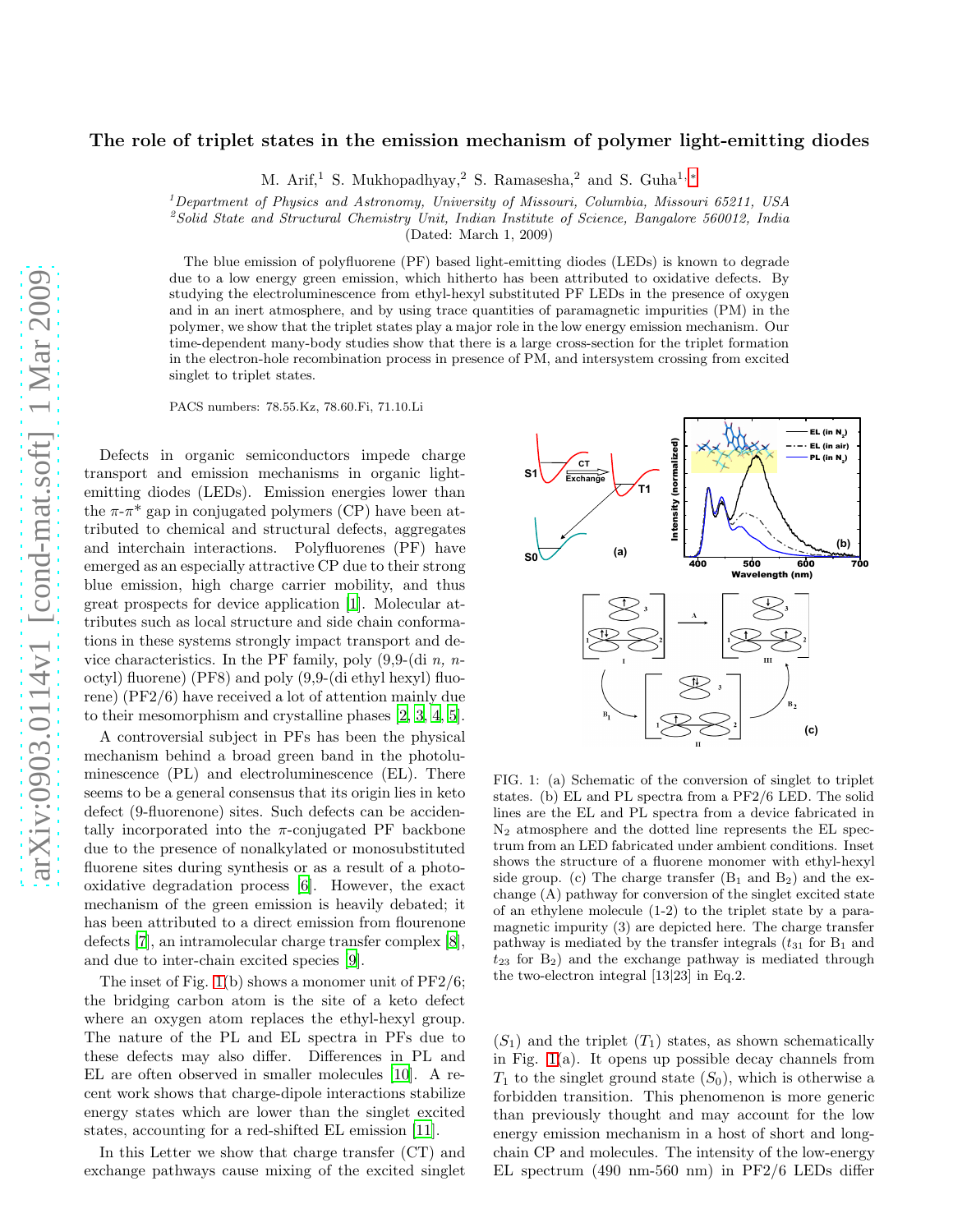dramatically for samples prepared in air  $(O_2)$ ,  $N_2$ , and doped with paramagnetic impurities (PMs). A comparison of our experimental results with theory clearly shows that the low energy EL emission can be attributed to  $T_1 \rightarrow S_0$  type transitions, and not necessarily to keto defects as suggested in previous works.

The LEDs were fabricated by first spincoating 80 nm of poly(ethylenedioxythiophene)-poly(styrenesulfonate) (PEDOT-PSS) onto patterned indium tin oxide (ITO) glass slides, on top of which 100 nm of PF2/6 was spincoated from a toluene solution (10 mg/ml), and capped by Ca/Al. Each sample supported 15 devices with area 4 mm<sup>2</sup> , and was encapsulated prior to measuring EL and PL. The devices under  $N_2$  atmosphere were fabricated inside a  $N_2$  glovebox including the cathode evaporation and encapsulation. The ambient condition LEDs were obtained by first spincoating PF2/6 in an ambient atmosphere, followed by the rest of the steps in a  $N_2$  glovebox. Furthermore, metal doped LEDs were fabricated by introducing trace quantities of Cu (II) (copper perchlorate) and a Pd complex in the PF2/6 solution, both in ambient and  $N_2$  atmosphere. Introduction of PMs in PF2/6 results in an electron-hole recombination (e-hR) or intersystem crossing (ISC) to the triplet states, mediated by both exchange and CT mechanisms.

Our theoretical model system consists of a finite polyene chain and a PM. The e-hR process leading to excited singlet  $S_n$  or triplet state  $T_m$  of a polyene is modeled with and without a paramagnetic atom. The initial positively and negatively charged polyenic states are the eigenstates within the Pariser-Parr-Pople (PPP) model [\[12](#page-3-12)] with standard parameters and Ohno potentials [\[13\]](#page-3-13) for long range Coulomb interactions. The metal atom is described by a single orbital or two degenerate orbitals, with one unpaired electron in both cases. The PPP Hamiltonian for the molecule is given by [\[14\]](#page-3-14):

$$
H_{polymer}^{PPP} = \sum_{i} \alpha_{i} \hat{E}_{ii} + \sum_{\langle ij \rangle} t_{ij} \hat{E}_{ij} + \frac{1}{2} \sum_{i} U_{i} \hat{n}_{i} (\hat{n}_{i} - 1) + \sum_{i > j} V_{ij} (\hat{n}_{i} - z_{i}) (\hat{n}_{j} - z_{j}),
$$
\n(1)

where  $\hat{E}_{ij} = \sum_{ij} \hat{a}_{i,\sigma}^{\dagger} \hat{a}_{j,\sigma}$ ;  $\hat{a}_{i,\sigma}^{\dagger}$ ,  $\hat{a}_{j,\sigma}$ , and  $\hat{n}_i$  are the usual fermionic creation, annihilation, and number operators, respectively.  $\alpha_i$  and  $t_{ij}$  are respectively the site energies and hopping integrals,  $\langle ij \rangle$  denotes the bonded pair,  $U_i$  denotes on-site correlations, and  $V_{ij}$  the intersite interactions. The Hamiltonian of the magnetic impurity is  $H_P = \sum_{\sigma} \alpha_1 \hat{a}_{1,\sigma}^{\dagger} \hat{a}_{1,\sigma} + (U_P/2)\hat{n}_P(\hat{n}_P - 1)$ . The total spin of the full system (impurity and the polyene radical ions,  $M^+$  and  $M^-$ ) are conserved, although the individual moieties can undergo a change in spin state. The e-hR in the absence of PM occurs due to the CT type interactions between the chains. In the presence of PM the recombination occurs due to both one electron (CT pathways) and two-electron (exchange pathways) interactions

[\[15,](#page-3-15) [16\]](#page-3-16) between the impurity and the polymer chain, schematically shown in Fig.  $1(c)$ . Both these pathways are incorporated through the interaction Hamiltonian,

$$
H_{\rm int} = \sum_{ij} t'_{ij} \hat{E}_{ij} + \frac{1}{2} \sum_{ijkl} [ij|kl] \left( \hat{E}_{ij} \hat{E}_{kl} - \delta_{jk} \hat{E}_{il} \right), \tag{2}
$$

where  $t'_{ij}$  is the one-electron transfer integral giving rise to the CT process and  $[ij|kl]$  is the two electron integral in charge cloud notation.

Wave-packet propagation technique is employed to study the electronic process involving the polyene ionradicals and the magnetic impurity. The initial state of the e-hR process is modeled as a direct product of the ground states of a positive  $(M^+)$  and a negative  $(M^-)$ polyene radical ion along with a PM, and is given by

$$
\Psi_{e-hR}(0) = \frac{1}{\sqrt{6}} \left| \frac{1}{2}, -\frac{1}{2} \right\rangle_{M^{+}} \otimes \left| \frac{1}{2}, \frac{1}{2} \right\rangle_{M^{-}} \otimes \left| \frac{1}{2}, \frac{1}{2} \right\rangle_{PM}
$$
  
+ 
$$
\frac{1}{\sqrt{6}} \left| \frac{1}{2}, \frac{1}{2} \right\rangle_{M^{+}} \otimes \left| \frac{1}{2}, -\frac{1}{2} \right\rangle_{M^{-}} \otimes \left| \frac{1}{2}, \frac{1}{2} \right\rangle_{PM}
$$
  
- 
$$
\frac{2}{\sqrt{6}} \left| \frac{1}{2}, \frac{1}{2} \right\rangle_{M^{+}} \otimes \left| \frac{1}{2}, \frac{1}{2} \right\rangle_{M^{-}} \otimes \left| \frac{1}{2}, -\frac{1}{2} \right\rangle_{PM} (3)
$$

All states are labeled by the spin quantum numbers S and  $M_s$ .  $|1/2, -1/2\rangle_M \pm$  is the ground state of the positive (negative) ion-radical expressed as linear combination of the valence bond (VB) functions which span the doublet space of the ion-radical Hamiltonian. The wave-packet,  $\Psi_{e-hR}(0)$ , is time evolved in discrete time steps by the time-dependent Schrödinger equation using the multistep differencing scheme (MSD) [\[17\]](#page-3-17), with the total Hamiltonian given by  $H_{M^+}^{PPP}+H_{M^-}^{PPP}H_P+H_{\text{int}}.$  The evolved state,  $\Psi_{e-hR}(t)$ , is then projected on to the direct product of excited singlet (for singlet pathway) or triplet (for triplet pathway) states, the singlet ground state of the neutral molecule and the PM.

The probability for polaron recombination,  $P_{T_m/S_m}$ , through triplet/singlet pathways is given by  $|\langle \Psi_{e-hR}(0) | \Psi_{e-hR}^{S/T}(t) \rangle|^2$ . Phosphorescence intensity is a measure of the cross-section for radiative decay of the lowest triplet to the ground state. The lowest triplet state is obtained from any of the higher lying triplet states via internal conversion in the triplet manifold according to Kasha's rule [\[18\]](#page-3-18). The time integrated yield of the triplet/singlet channel,  $I_{T/S} \equiv \sum_m \int_0^{T_{max}} P_{T_m/S_m}(t) dt$ , is thus a measure of the phosphorescence/fluorescence intensity in EL measurements.

All EL and PL spectra have been normalized to the 0-0 vibronic peak. Figure [1\(](#page-0-0)b) compares the EL spectra of two PF2/6 LEDs, one prepared under ambient condition and the other prepared in  $N_2$  atmosphere. The intensity of green emission at 514 nm is substantially higher for the device prepared in  $N_2$  atmosphere; the green EL emission is quenched for devices prepared in  $O_2$  atmosphere. Two batches of PF2/6 were used in this study.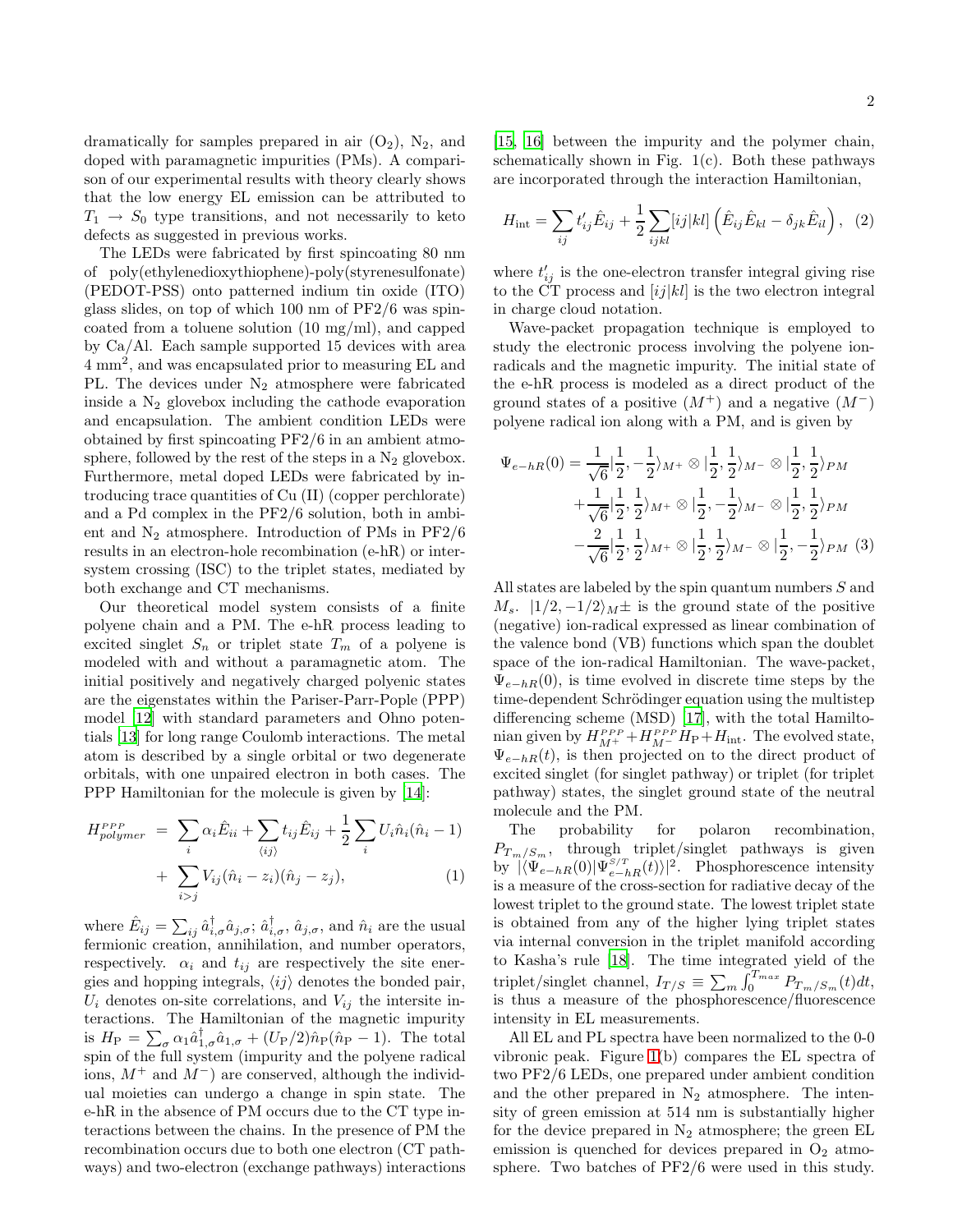Figure [2](#page-3-19) represents the EL and PL spectra from PF2/6 devices (with PMs) utilizing the slightly higher mol. wt. sample compared to Fig. [1.](#page-0-0)

Figure [2](#page-3-19) (a) and (b) show the EL and PL spectra from Pd complex incorporated PF2/6 devices fabricated under  $N_2$  and ambient atmosphere, respectively. Fig. [2](#page-3-19) (c) shows all EL spectra including the devices where trace concentration of Cu(II) was introduced. Although the green EL emission from the high mol. wt. sample is lower than the low mol. wt. sample (Fig. [1](#page-0-0) (b)) in  $N_2$ atmosphere, the devices prepared with the high mol. wt. sample under  $O_2$  atmosphere have reduced green emission. The intensity of the green emission is very much lower in the PL spectrum compared to the EL spectrum in both cases. If the emission was due to oxidative defects, one would expect the devices prepared in air to show a higher EL intensity. Besides, the PL and EL spectra would not be so drastically different as observed.

The EL and PL spectra shown in Figs. [1](#page-0-0) and [2](#page-3-19) are representative of at least 50 devices. We note that the PL spectra are obtained from the actual devices and since the devices were encapsulated, there is no additional occurrence of photo-oxidation during the measurement. Incorporation of PMs quench the PL emission in both  $N_2$  and ambient environments (solid green lines in Fig. [2](#page-3-19) (a) and (b)). A paramagnetic metal significantly enhances the triplet exciton yield; hence it is not surprising that the green emission is enhanced for Pd complex incorporated LEDs fabricated under  $N_2$  and ambient conditions compared to as-is PF2/6 LEDs. The 514 nm emission is significantly higher for the  $N_2$  fabricated device compared to the device fabricated under ambient atmosphere. This is expected since the presence of oxygen is known to quench the triplet excitons [\[19\]](#page-3-20).

The green emission is very broad (490-560 nm) spanning the region of the 0-2 vibronic peak. The EL emission of the ambient PF2/6 device has a clearly resolved 0-2 vibronic peak at 480 nm, shown by the dotted line with a shoulder at 514 nm; the latter is further enhanced in the device fabricated in  $N_2$  atmosphere (Fig. [2](#page-3-19) (c)). The EL spectra of the two Cu(II)-incorporated PF2/6 LEDs are shown in Fig. [2](#page-3-19) (c). The 514 nm emission is slightly reduced for the device fabricated in  $O_2$ .

Our experimental results are corroborated by the theory very well. The singlet and triplet state yields for butadiene calculated in presence and absence of PM are presented in Table I. The singlet to triplet state conversion by ISC pathway in presence of paramagnetic metal is also performed for polyenes of different sizes; only the octatetraene results are presented here. The polyene chains are modeled using standard PPP parameters for Carbon [\[14\]](#page-3-14). The butadiene units are placed end-on, 3.0Å apart and the paramagnetic site is located at 4.0Å on the perpendicular bisector of the full polyene system. The PM is modeled using either one or two d-orbitals with the Hubbard potential,  $U = 8.0$  eV,  $\alpha$  varying between -5.0

TABLE I: Singlet and triplet yields  $(I_{T/S})$  in e-hR (for a pair of butadienes) and ISC (for octatetraene) in presence<sup>1</sup> and absence<sup>2</sup> of PM. Triplet yields in ISC are from the first excited state  $(2A_q)$ .

| Pathways | Site energy | $\mathsf{L}\tau$ |      | $\mathbf{1}_S$ |      |
|----------|-------------|------------------|------|----------------|------|
|          | of $PM(eV)$ | Nondeg.          | Deg. | Nondeg.        | Deg. |
| ISC.     | 5.0         | 0.29             | 0.23 |                |      |
| $e-hR^1$ | 5.0         | 12.43            | 0.89 | 4.91           | 0.83 |
| $e-hR^2$ |             | 0.44             |      | 1.82           |      |

eV to 5.0 eV, bond-bond repulsion integrals  $[ij|kl] \sim 0.5$ eV for the nearest neighbor pair  $\langle ij \rangle$ ,  $\langle kl \rangle$ , and  $t' \sim 0.2$ eV. These parameters are consistent with photo-emission spectroscopy data [\[20](#page-3-21)] for 3d/4d orbitals of metals which are 3 to 5 eV above the carbon 2p orbitals. The triplet yields are only weakly dependent upon the site energies. The higher yield of triplets has been observed when unpaired electron on the paramagnetic moiety is in a pair of degenerate orbitals. In the absence of PM the e-hR process yields more singlets than triplets. The triplet yield in presence of PM is much higher in e-hR process compared to the ISC pathway. Furthermore, the singlets formed in EL can be converted into triplets by ISC mechanism in the presence of PMs, which subsequently undergo internal conversion to the low energy  $T_1$  from which phosphorescence may occur.

Our experimental results are consistent with the above; the intensity of the 514 nm EL peak is higher when doped with Pd complexes compared to  $Cu(II)$  salts (Fig. 2 c). In PL, the ISC is the only mechanism for the production of triplets. For this the singlet exciton must be in the vicinity of the PM, which at low impurity concentration is less probable. Hence we do not observe enhancement in PL green emission intensity. We have also calculated the quenching probability of triplet states in the presence of a paramagnetic oxygen molecule. Our calculations show that there is substantial quenching of the triplet excitons by  $O_2$  which we attribute to the observed low intensity of green emission in samples prepared under ambient conditions with or without metal centers.

Geminate recombination of polaronic pairs result in the formation of both singlets and triplets, in systems with or without defects. Our calculations show that oxygen molecules annihilate the triplets while PMs generate triplets with high probability either from singlet excited states via ISC or from e-hR process. The broad green emission may be attributed to vibronic broadening and the triplet states of keto defects. ZINDO (Zerner's Intermediate Neglect of Differential Overlap) calculations carried out for a fluorene dimer with one or no keto defect show that the system with keto defect has a triplet state at 2.37 eV (close to our experimental results) while that without a keto defect has a triplet state at 2.89 eV. Thus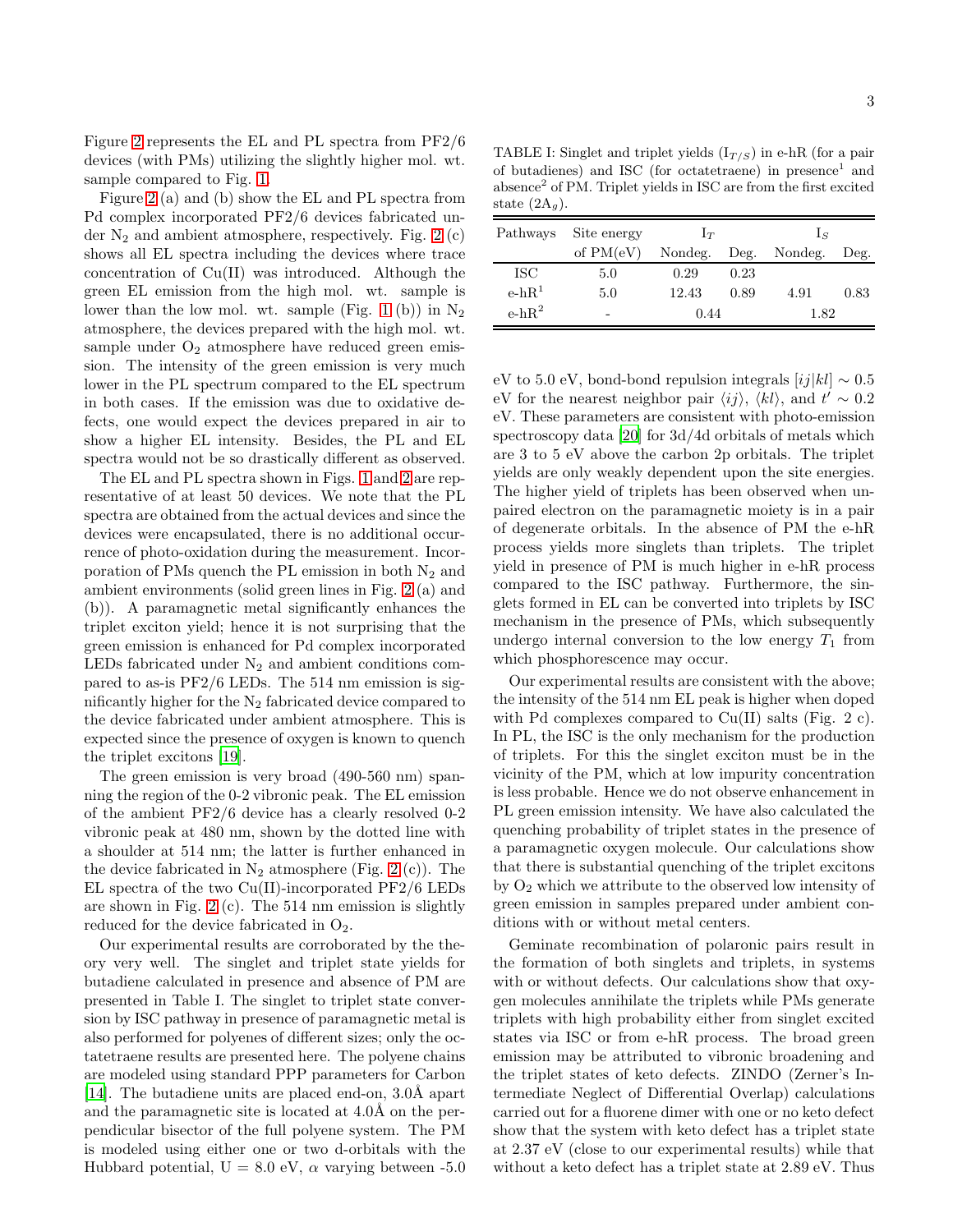

<span id="page-3-19"></span>FIG. 2: EL and PL spectra of PF2/6 LEDs (a) fabricated in  $N_2$  atmosphere, with and without Pd and (b) fabricated under ambient conditions, with and without Pd. (c) EL spectra of all PF2/6 LEDs fabricated in ambient and  $N_2$  atmosphere; the dashed spectra represent devices that were fabricated under ambient conditions.

the green emission could occur from the triplet state created in the vicinity of a keto defect due to migration of the free triplet to a keto defect site. Electrophosphorescence has indeed been observed at low temperatures in PFs using time-resolved detection techniques [\[21](#page-3-22)]; our work clearly shows a large cross-section of triplets in the eh-R process, particularly in the presence of PM.

In summary, our studies show that the low energy EL emission in the PF system is from triplet excitons. This is corroborated by experimental studies on LEDs prepared in  $N_2$  atmosphere and ambient conditions with different transition metal and ion dopants, and theoretical studies of ISC and electron hole recombination in the presence of PMs as well as triplet state quenching by  $O_2$ . The dopants provide both exchange and charge transfer pathways to convert singlet to triplet excitons in PF systems with and without keto defects. Such processes are not just restricted to PF systems but may explain the low energy EL emission in a number of conjugated polymers.

We thank Ulli Scherf for providing the PF2/6 sample and Satish Patil for valuable discussions. We gratefully acknowledge the NSF for support through grant Nos. ECCS-0523656 and 0823563. Work in India was supported by DST, India through grant no SR/S2/CMP-24/2003.

- <sup>∗</sup> Corresponding author E-mail[:guhas@missouri.edu](mailto:guhas@missouri.edu)
- <span id="page-3-1"></span><span id="page-3-0"></span>[1] D. Neher Macromol. Rapid Commun. 22, 1365 (2001).
- <span id="page-3-2"></span>[2] S. H. Chen, A. C. Su, C. H. Su, and S. A. Chen, Macromolecules 38, 379 (2005).
- <span id="page-3-3"></span>[3] M. Knaapila, R. Stepanyan, B. P. Lyons, M. Torkkeli, T.P.A. Hase, R. Serimaa, R. Güntner, O.H. Seeck U. Scherf, and A. P. Monkman, Macromolecules 38 2744 (2005).
- <span id="page-3-4"></span>[4] B. Tanto, S. Guha, C.M. Martin, U. Scherf, and M.J. Winokur, Macromolecules 37, 9438 (2004).
- <span id="page-3-5"></span>[5] M. Arif, C. Volz, and S. Guha, Phys. Rev. Lett. 96, 025503 (2006).
- <span id="page-3-6"></span>[6] E.J.W. List, R. Guentner, P.S. de Freitas, and U. Scherf, Adv. Mater. 14, 374 (2002).
- <span id="page-3-7"></span>[7] E. Zojer, A. Pogantsch, E. Hennebicq, D. Beljonne, J. L. Brdas, J. Chem. Phys. 117, 6794 (2002).
- <span id="page-3-8"></span>[8] F.B. Dias, M. Maiti, S.I. Hintschich, and A.P. Monkman, J. Chem. Phys. 122 054904 (2005).
- <span id="page-3-9"></span>[9] M. Sims, D.D.C. Bradley, M. Ariu, M. Koeberg, A. Asimakis, M. Grell, and D.G. Lidzey, Adv. Funct. Mater. 14, 765 (2004)
- <span id="page-3-10"></span>[10] J. Kalinowski, G. Giro, M. Cocchi, V. Fattori, P. Di-Marco, Appl. Phys. Lett. 76, 2352 (2000).
- <span id="page-3-11"></span>[11] Z.G. Soos, S. Mukhopadhyay, and S. Ramasesha, Chem. Phys. Lett. 442, 285 (2007).
- <span id="page-3-12"></span>[12] J. A. Pople, Trans. Faraday Soc. 49, 1375 (1953); R. Pariser, R. G. Parr, J. Chem. Phys. 21, 767 (1953).
- <span id="page-3-13"></span>[13] K. Ohno, Theor. Chim. Acta. **2**, 219 (1964).
- <span id="page-3-14"></span>[14] Z.G. Soos and S. Ramasesha, Phys. Rev. B 29, 5410 (1984).
- <span id="page-3-15"></span>[15] H. Tsubomura, R. S. Mlliken, J. Am. Chem. Soc. 82, 5966 (1960).
- <span id="page-3-16"></span>[16] G.J. Hoijtink, Mol. Phys. **3**, 67 (1960).
- <span id="page-3-17"></span>[17] A. Askar and A.S. Cakmak, J. Chem. Phys. 68, 2794 (1978).
- <span id="page-3-18"></span>[18] M. Kasha, Disc. Faraday Soc. 9, 14 (1950).
- <span id="page-3-20"></span>[19] J.H. Park, Y.T. Lim, O.O. Park, J.K. Kim, J-W. Yu, and Y. C. Kim, Chem. mater. **16**, 688 (2004).
- <span id="page-3-21"></span>[20] N. V. Smith, G. K. Wertheim, S. Hfner, M. M. Traum, Phys. Rev. B 10, 3197 (1974).
- <span id="page-3-22"></span>[21] S. Sinha, C. Rothe, R. Güntner, U. Scherf, and A.P.